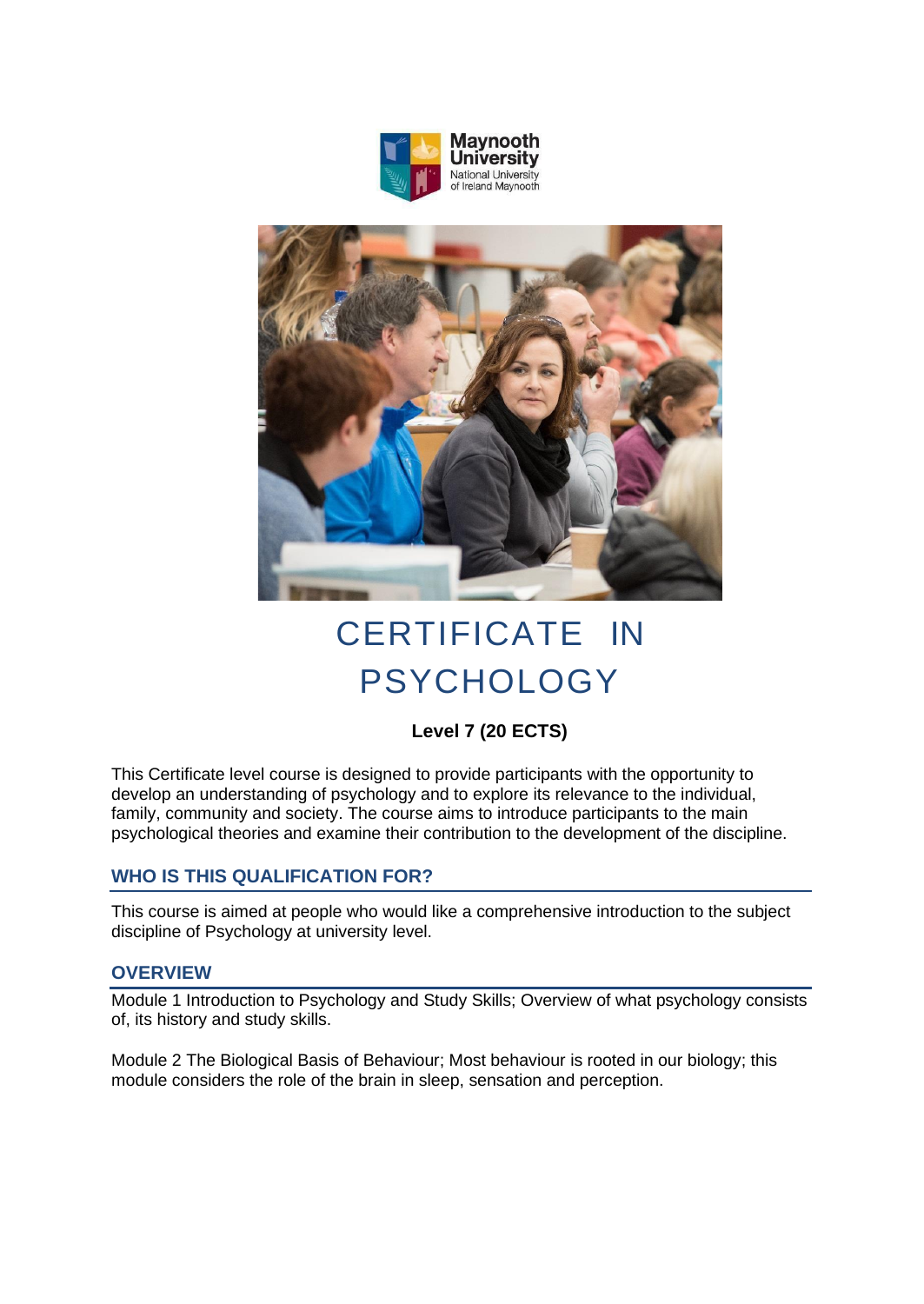Module 3 Learning and Feeling: This module focuses on how we learn, remember and experience emotions.

Module 4 Personality: This module reviews the most important theories of personality, and how personality is assessed under each of these theories.

Module 5 The Development of the Individual: This module considers the early development of the child from conception through to thought, language and moral development.

Module 6 Introduction to Social Psychology: Key areas in social psychology such as social perception, attitudes and prejudice will be explored in this module.

Module 7 Introduction to Abnormal Psychology: This module introduces students to the diagnosis, classification and treatment models in abnormal behaviour.

Module 8 Introduction to Social Research Methodology: An introduction to the main techniques involved in social research.

#### **COURSE STRUCTURE:**

The duration of the course is 100 hours. Students will attend 1 evening per week for a 3 hour facilitated workshop/tutorial. Students will also attend 3/4 Saturdays over the duration of the course.

#### **COVID 19 CHANGES:\_\_\_\_\_\_\_\_\_\_\_\_\_\_\_\_\_\_\_\_\_\_\_\_\_\_\_\_\_\_\_\_\_\_\_\_\_\_\_\_\_\_\_\_\_\_\_\_**

Given the current situation with the Covid 19 pandemic we hope to be able to run the courses as closely as possible to the way we have always run them. This being the case we are looking at the university guidelines for face to face classrooms and this means having small classes in large class rooms in order for us to observe physical distancing rules. However, we will need to be flexible in our approach and therefore we are also preparing for **Blended** delivery of courses. This will mean that depending on the advice from the government regarding tightening or loosening the control measures of lockdown we might have to switch to Microsoft TEAMS, Video or Moodle classes at short notice. As a consequence people who are thinking of applying for our certificate courses for 2022-2023 will need access to a PC or Laptop to take part in distance learning. We will do our utmost to give you the best learning experience that circumstances allow and hope to be able to continue with our preferred face to face classroom based teaching for as long as possible and it is safe to do so.

## **DATES, VENUES AND FEES for 2021-2022**

Cork College of Commerce Start Date: Tuesday 4th Oct. 6.00-9.30pm Scoil Mhuire Clane: Start Date Tuesday 4th Oct 7.00-10.00pm Vita House Roscommon: Start Date Mondays Oct 7.00-.10 00pm Pobalscoil Neasáin, School Lane, Baldoyle Start Tuesday 4<sup>th</sup> Oct 7.00-10.00pm